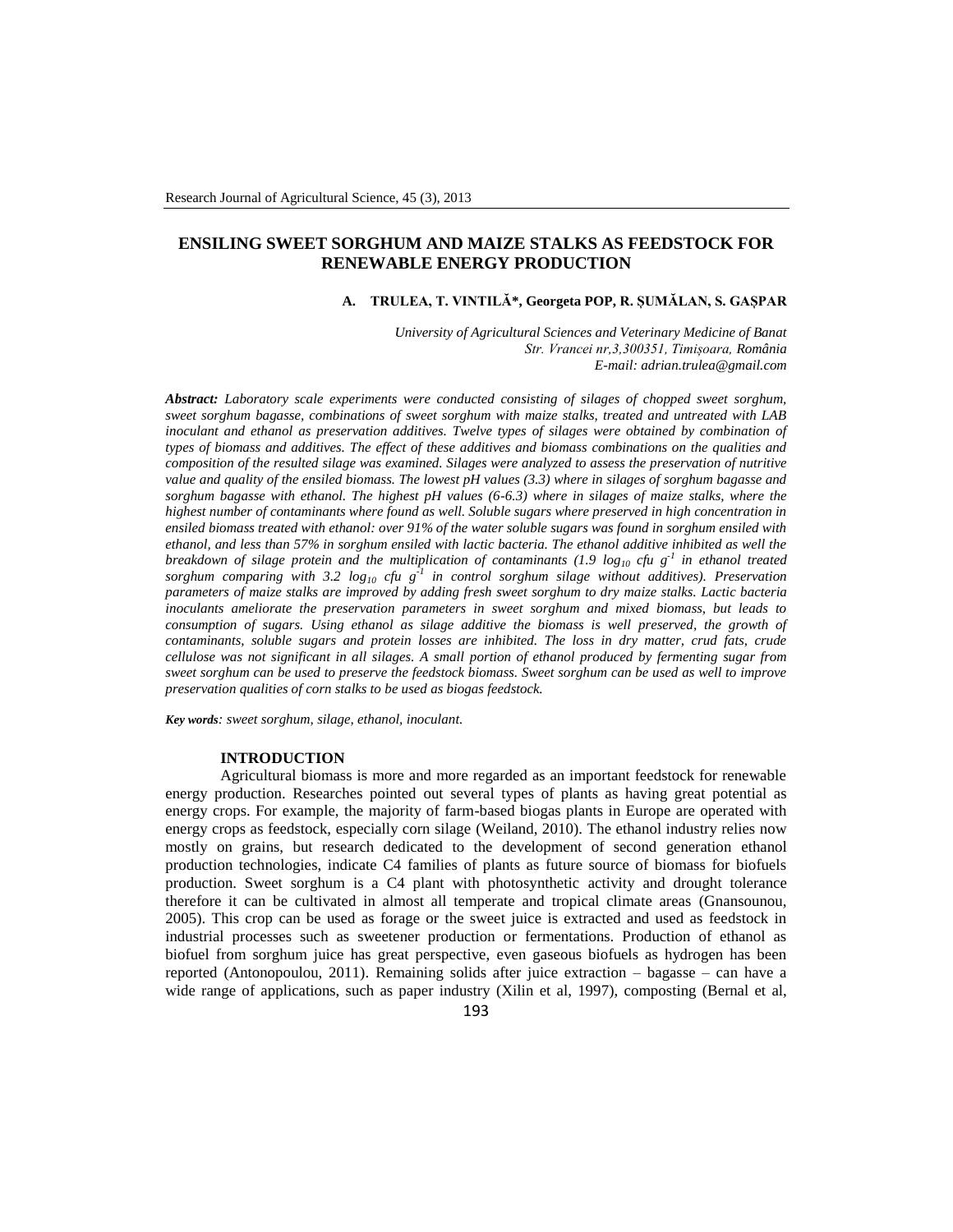Research Journal of Agricultural Science, 45 (3), 2013

1996), combustion for energy production, or anaerobic fermentation for biogas production (Picco et al, 2012). Due to high sugar content, sweet sorghum tends to be degraded by microorganisms after harvesting therefore several preservation techniques have been developed. One technique consists in extracting sweet juice from the freshly harvested biomass, evaporating the juice to around 60% sugar containing syrup and drying or ensiling by lactic fermentation of resulting bagasse. Other techniques consist of ensiling the freshly harvested sweet sorghum in presence of formic acid, propionic acid (Rohowsky, 2011, Mills, 2002), or enzyme-assisted ensiling (Schmidt, et al 1997). In case of using sorghum as feedstock for biogas production, ensiling of the fresh biomass based on lactic acid fermentation is the most appropriate preservation technique. It was shown that ensiled biomass by lactic fermentation produce more biogas then freshly harvested biomass (Weiland 2010, Herrman et al., 2011) and the use of silage additives affect the methanogenesis, since methane production depends on chemical composition of organic material (Amon, 2007). In case of using sorghum as feedstock for ethanol production, lactic acid bacteria (LAB) will consume glucose during ensiling by lactic fermentation of the biomass, leading to very low ethanol yields. Ethanol, the final product of the industrial technology in this case can be used as preservative to conserve glucose in the biomass until processing. During processing, the ethanol can be recovered, so only a small part of the final product will be used to preserve feedstock year-around. However, at present the effect of ethanol addition on silage fermentation is not clear.

In the study presented below, lab-scale experiments were conducted consisting of silages of chopped sweet sorghum, sweet sorghum bagasse, combinations of sweet sorghum with maize stalks, treated and untreated with LAB inoculant and ethanol as preservation additives. The effect of these additives and biomass combinations on the qualities and composition of the resulted silage was examined.

#### **MATERIALS AND METHODS**

Sorghum (*Sorghum bicolor*) and maize (*Zea mays*) obtained from two different experimental sites in Timiș county (western Romania) were used. Maize whole cobs with grains were harvested separately and the remaining stems and leaves were chopped to 1 cm theoretical length of cut using a forage harvester and used in this experiment for ensiling. Sweet sorghum was harvested as whole crop at the early milk stage of maturity, chopped to 1 cm theoretical length of cut using a forage harvester. Sweet juice was extracted from sorghum using a *Pellet Mills* oil press of 500 kg raw material/hour capacity, the resulted bagasse was ensiled in this study.

Silages were prepared in 1-l plastic bags, air was removed using a vacuum pump and the bags were air-tight sealed. Silages were preserved at 20<sup>o</sup>C until opening. The biomass was treated with additives before ensiling, except untreated controls.

Treatments with LAB inoculant (*Lactobacillus plantarum* and *Lactobacillus acidophilus)* were applied to achieve a final concentration of 2 - 5 x  $10^5$  CFU (colony forming units) g<sup>-1</sup>fresh material. Lactic bacteria strains from our own culture collection were used. The strains were tested before in lab-scale and farm-scale silages (Vintila et al, 2006, 2010).

Treatment with ethanol (8 g 95% ethanol solution/ 100  $g^{-1}$  fresh material) was applied only for sorghum whole plant and sorghum bagasse silages, as this type of biomass can be used as feedstock in ethanol industry (juice for first generation ethanol and bagasse for second generation, lignocellulosic, ethanol production).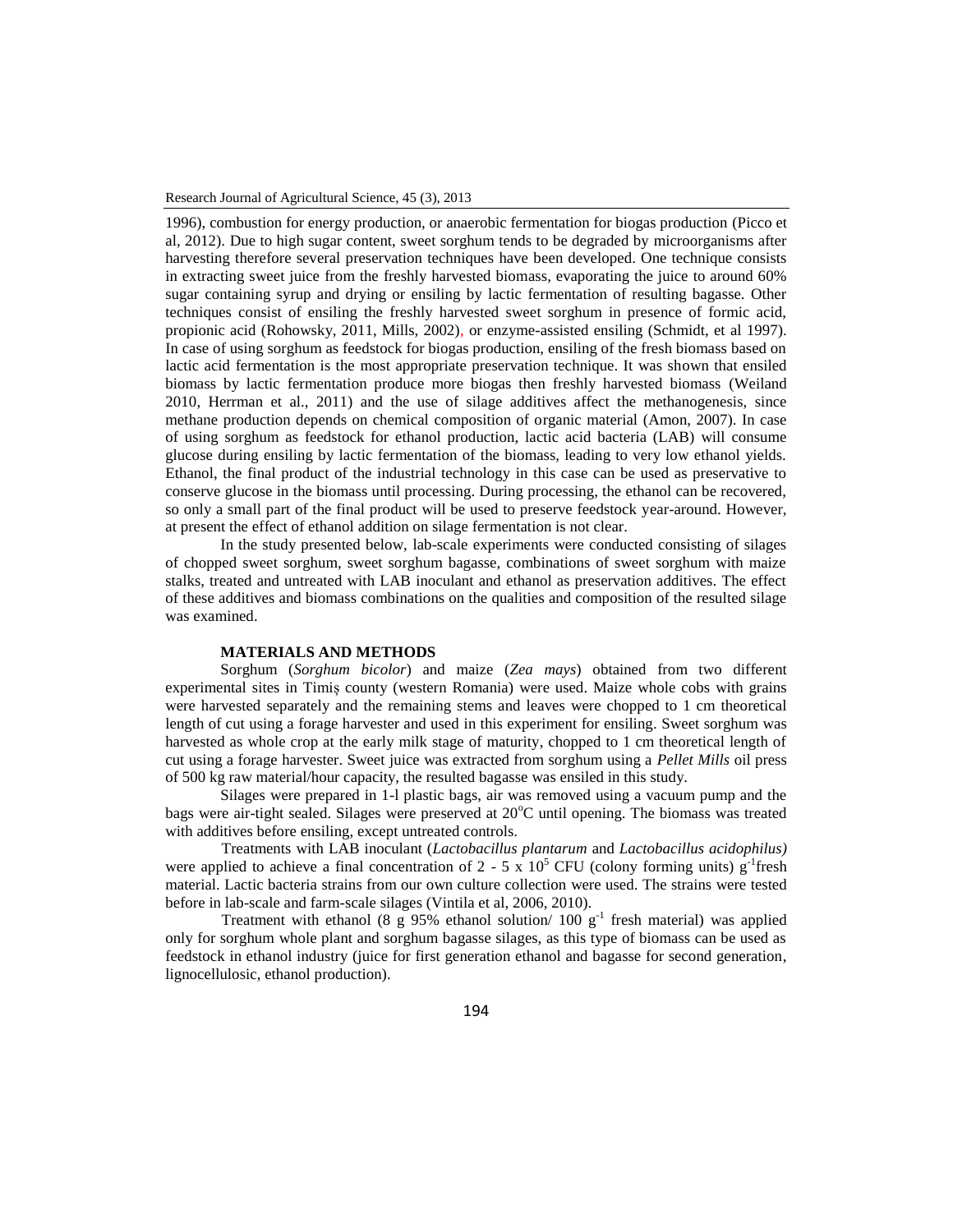Twelve types of silages were obtained by combination of types of biomass and additives: (1) sorghum without additives; (2) sorghum with LAB, (3) sorghum with ethanol, (4) sorghum bagasse without additives, (5) sorghum bagasse with LAB, (6) sorghum bagasse with ethanol, (7) sorghum and maize stalks without additives, (8) sorghum and maize stalks with LAB, (9) sorghum bagasse and maize stalks without additives, (10) sorghum bagasse and maize stalks with LAB, (11) maize stalks without additives, (12) maize stalks with LAB.

To determine the nutritive value of the sorghum used in our experiments, we applied the standard methods according to the WEENDE scheme, respectively:

*-Dry matter (DM %)* – by oven-drying at  $105^{\circ}$ C;

-*Crude protein (CP %)* – by Kjeldahl method;

-*Crude fat (CF %)* – by Soxhlet method;

-*Crude cellulose (CC %)* – by Van Soest method;

 $-Ash$  (%) – in muffle furnace at 600<sup>o</sup>C

Further analyses combined with the nutritive indicators mentioned above were performed for the fresh and ensiled biomass. The following analyses were performed on fresh and ensiled biomass:

*pH* was measured by using a Consort C932 pH meter. The silage samples were prepared by shaking a small amount of silage (5 g silage) with 45 ml of distilled water for 30 minutes.

*Colony forming units (CFU),* to determine the total number of microorganisms present in the silage samples. From the dilution series, nutrient agar plates were prepared in triplicates and incubated for 2 days at  $37^{\circ}$ C.

*Titratable acidity* is defined as the milligrams equivalent (meq/g) of base (0.1 M NaOH) necessary to titrate the pH of a silage sample to 6.5. It measures the total of all hydrogen ions neutralized in order to bring pH to 6.5 and would account for the strength of the acids present. Titratable acidity is highly correlated with total acid levels in sorghum silages because of their low buffering capacity but not as highly correlated with total acid levels in silages with high buffering capacity (as legumes or other high-protein containing biomass). A high number indicates a more extensive fermentation, more acid production, and more stable silage for storage and during feedout. Too high a level is a concern due to extensive conversion of organic matter to acids (reduced energy) and the challenges of keeping the pH value from dropping too low in case of using the ensiled biomass in biogas fermentation.

*Soluble sugars (SS):* were determined by suspending the biomass samples in distilled water (10 g / 100 ml) and agitating them for 30 min. The suspensions were centrifuged and the supernatant was analyzed to determine the concentration of reducing sugars dissolved in water from silage samples. To determine the concentration of reducing sugars in water extracts we applied the DNS method [14].

# **RESULTS AND DISCUSSIONS**

Characteristics of the biomass before ensiling are presented in table 1. After 100 days of storage, the silages were opened and analyzed regarding the nutritive and hygienic qualities. Sensorial characteristics are important indicators of silage quality. Immediately after opening, we analyzed the main characteristics which indicate the quality of silage: texture, smell and color.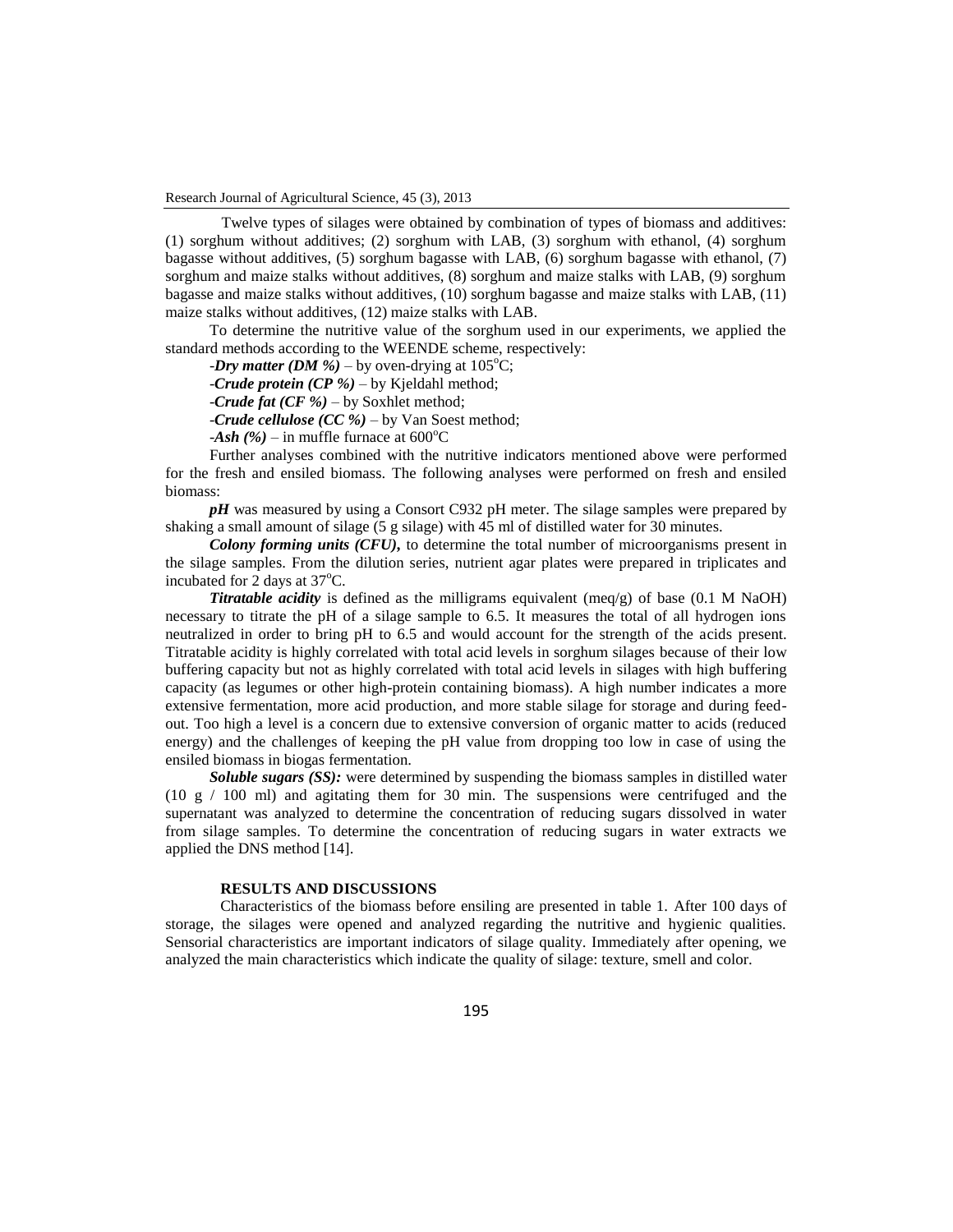| " |  |  |
|---|--|--|
|---|--|--|

| Characteristics of biomass before ensilage |                                    |              |             |      |      |                 |       |      |  |  |
|--------------------------------------------|------------------------------------|--------------|-------------|------|------|-----------------|-------|------|--|--|
|                                            | Nutritional and quality indicators |              |             |      |      |                 |       |      |  |  |
| <b>Biomass</b>                             | pH                                 | $log_{10}$   | SS          | DM   | CP   | CC<br><b>CF</b> |       | Ash  |  |  |
|                                            |                                    | cfu $g^{-1}$ | $mg*g^{-1}$ | $\%$ | $\%$ | $\%$            | $\%$  | $\%$ |  |  |
| Sorghum                                    | 6.9                                | 1.35         | 65.5        | 23.5 | 2.58 | 2.78            | 9.05  | 3.35 |  |  |
| Sorghum bagasse                            | 6.2                                | 1.45         | 50.3        | 27.7 | 3.54 | 2.38            | 10.48 | 2.52 |  |  |
| Corn stalks                                | 6.4                                | 1.60         | 38.2        | 81.7 | 3.10 | 1.89            | 42.65 | 5.54 |  |  |

All batches of silages maintained their texture, the plant particles maintained their shape and none of the silages has softened (softening is the result of biomass hydrolysis by undesirable microorganisms). Regarding the smell of the batches, there were differences, for example: in sorghum without additives and in sorghum with LAB, the smell was sour (of pickled cucumbers), not very intense; as in sorghum with ethanol, the smell is more pleasant, slightly sour – aromatic, sweet, pomace-like, distilled grains. Batches containing sorghum bagasse – with or without additives – had the most pleasant scent, of freshly leavened bread, tasty, without the flavor of pickled cucumbers, as in whole sorghum silages. Good smell characteristics were found in combinations of sorghum and maize stalks. In maize stalks without additives, the smell of pickles was very weak, while in the maize stalks with LAB silage we found moldy smell. This last batch was infected with fungi – we found a thin layer of white mycelium and rare dark-brown spots. Regarding the color of silages, the fresh green of sorghum and sorghum bagasse has passed to dark olive green in silages without additives and in silages with LAB and to light olive green in silages with ethanol. The maize stalks maintained their original yellow color.



Figure 1: Preservation features of ensiled biomass

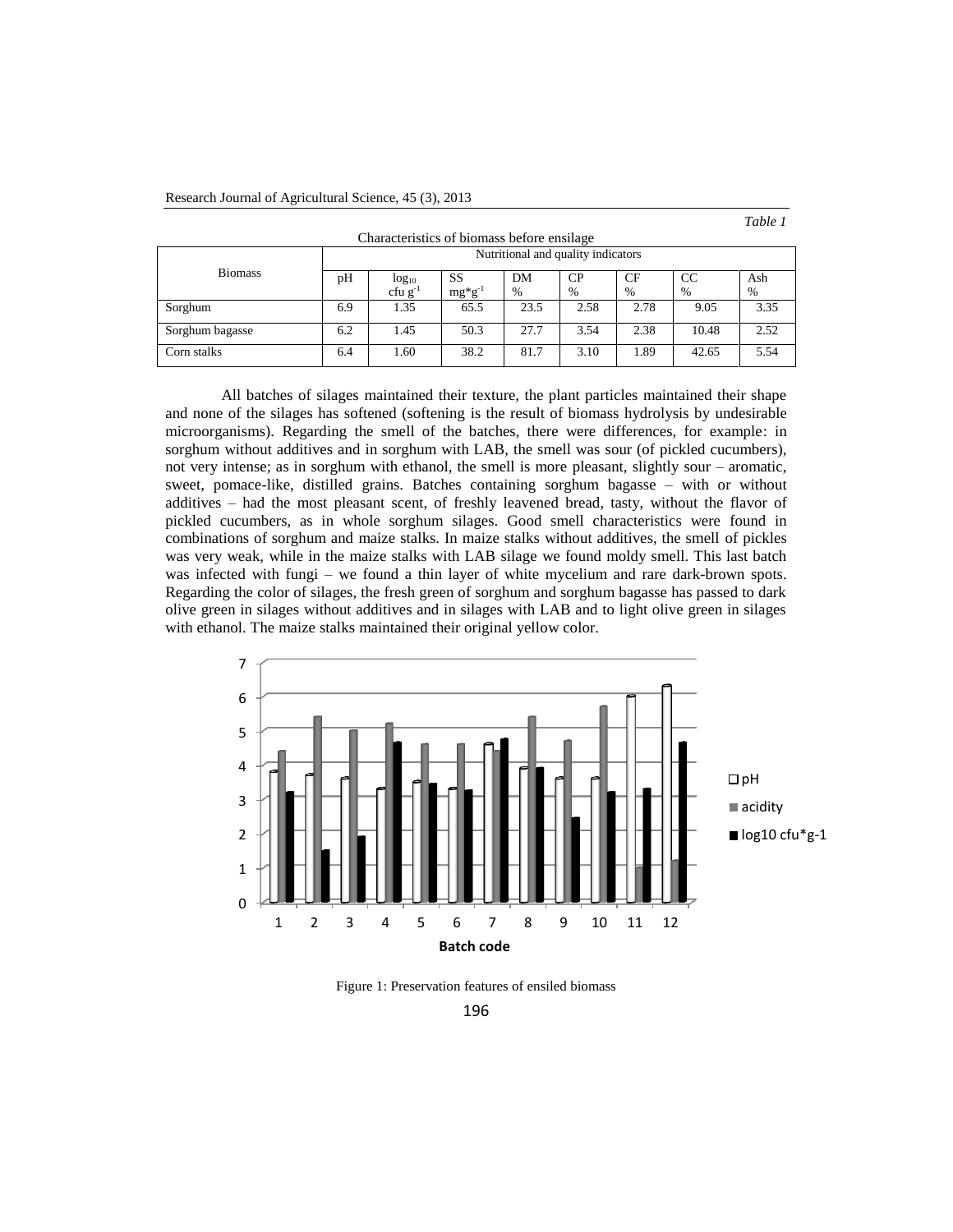Parameters such as pH, acidity and number of microorganisms in silage are the main features that indicate the preservation qualities of the ensiled biomass. High pH values found in maize stalk (batches 11 and 12) indicates that the fermentation did not occur in these silages, even when lactic bacteria were added to dry maize stalks (batch 12). On the contrary, this practice leads to proliferation of contaminating microorganisms in maize stalks (probably due to additional moisture and nutrients added together with the LAB liquid cultures). Addition of LAB to sorghum and sorghum bagasse (batches 2 and 5) improves the preservation qualities of the ensiled biomass (lower pH, higher acidity and less contaminating microorganisms). Adding ethanol as preservation additive (batches 3 and 6), the effect is similar in terms of pH, acidity and contaminants with batches 2 and 5. The difference in these cases consists in preservation of sugar content (see tables 1 and  $2 - S.S.$ , soluble sugars). The initial concentration of water soluble sugars in sorghum is  $65.5$ mg\*g-1 . In sorghum preserved in presence of ethanol, 91.25% from initial content in soluble sugars was found after 100 days of storage. In case of sorghum inoculated with LAB and in sorghum silages without additives, only 56.64% and 65.02% respectively of the initial sugar content was preserved. In sorghum bagasse, our data indicate similar effects: 97.15% from initial content in soluble sugars was found after 100 days of storage in presence of ethanol, while in sorghum bagasse with LAB, only 78.42%, and in silages of sorghum bagasse without additives, 87.79% of initial sugar content was found.

Characteristics of silages after 100 days of storage

*Table 2*

| Batch          |                                       |     |         |                   |                       |                     |                     |                     |                     |                      |
|----------------|---------------------------------------|-----|---------|-------------------|-----------------------|---------------------|---------------------|---------------------|---------------------|----------------------|
| no.            | Content                               | pH  | acidity | $log_{10}$<br>cfu | <b>SS</b><br>$mg*g^-$ | DM<br>$\frac{0}{0}$ | CP<br>$\frac{0}{0}$ | CF<br>$\frac{0}{0}$ | CC<br>$\frac{0}{0}$ | Ash<br>$\frac{0}{0}$ |
|                |                                       |     |         | $g^{-1}$          |                       |                     |                     |                     |                     |                      |
|                | Sorghum                               | 3.8 | 4,4     | 3.20              | 42.59                 | 23.1                | 2.05                | 2.62                | 11.56               | 3.54                 |
| $\overline{c}$ | $Sorghum + LAB$                       | 3.7 | 5,4     | 1.5               | 37.10                 | 22.5                | 2.54                | 2.93                | 10.91               | 3.41                 |
| $\mathbf{3}$   | $Sorghum + ethanol$                   | 3.6 | 5       | 1.9               | 59.86                 | 23.8                | 2.60                | 2.05                | 9.20                | 3.47                 |
| $\overline{4}$ | Sorghum bagasse                       | 3.3 | 5,2     | 4.65              | 44.16                 | 27.5                | 3.06                | 2.32                | 10.82               | 2.55                 |
| 5              | Sorghum bagasse + LAB                 | 3.5 | 4,6     | 3.45              | 39.45                 | 28.4                | 2.90                | 2.47                | 14.14               | 3.54                 |
| 6              | Sorghum bagasse $+$ ethanol           | 3.3 | 4,6     | 3.25              | 48.87                 | 26.8                | 3.53                | 2.30                | 13.64               | 2.77                 |
| 7              | Sorghum $+$ corn stalks               | 4.6 | 4,4     | 4.75              | 46.52                 | 39.6                | 3.13                | 2.30                | 15.00               | 6.10                 |
| 8              | Sorghum + corn stalks + $LAB$         | 3.9 | 5,4     | 3.9               | 32.39                 | 38.4                | 3.51                | 2.44                | 15.33               | 3.91                 |
| 9              | Sorghum bagasse $+$ corn stalks       | 3.6 | 4,7     | 2.45              | 33.18                 | 35.9                | 2.80                | 1.92                | 19.58               | 4.21                 |
| 10             | Sorghum bagasse + corn stalks + $LAB$ | 3.5 | 5,7     | 3.20              | 34.75                 | 38.1                | 3.05                | 2.11                | 15.72               | 4.05                 |
| 11             | Corn stalks                           | 6   | 1       | 3.30              | 36.22                 | 82.5                | 3.08                | 1.82                | 44.81               | 6.10                 |
| 12             | Corn stalks $+$ LAB                   | 6.3 | 1,2     | 3.65              | 33.39                 | 76.8                | 3.49                | 1.97                | 40.75               | 5.54                 |

Due to the low moisture content in corn stalks, ensiling this type of dry biomass is difficult. This residual lignocellulosic biomass can be used to produce biofuels (the biogas production potential of corn stalks is around 380-460 liters of biogas / kg organic dry mater [15]).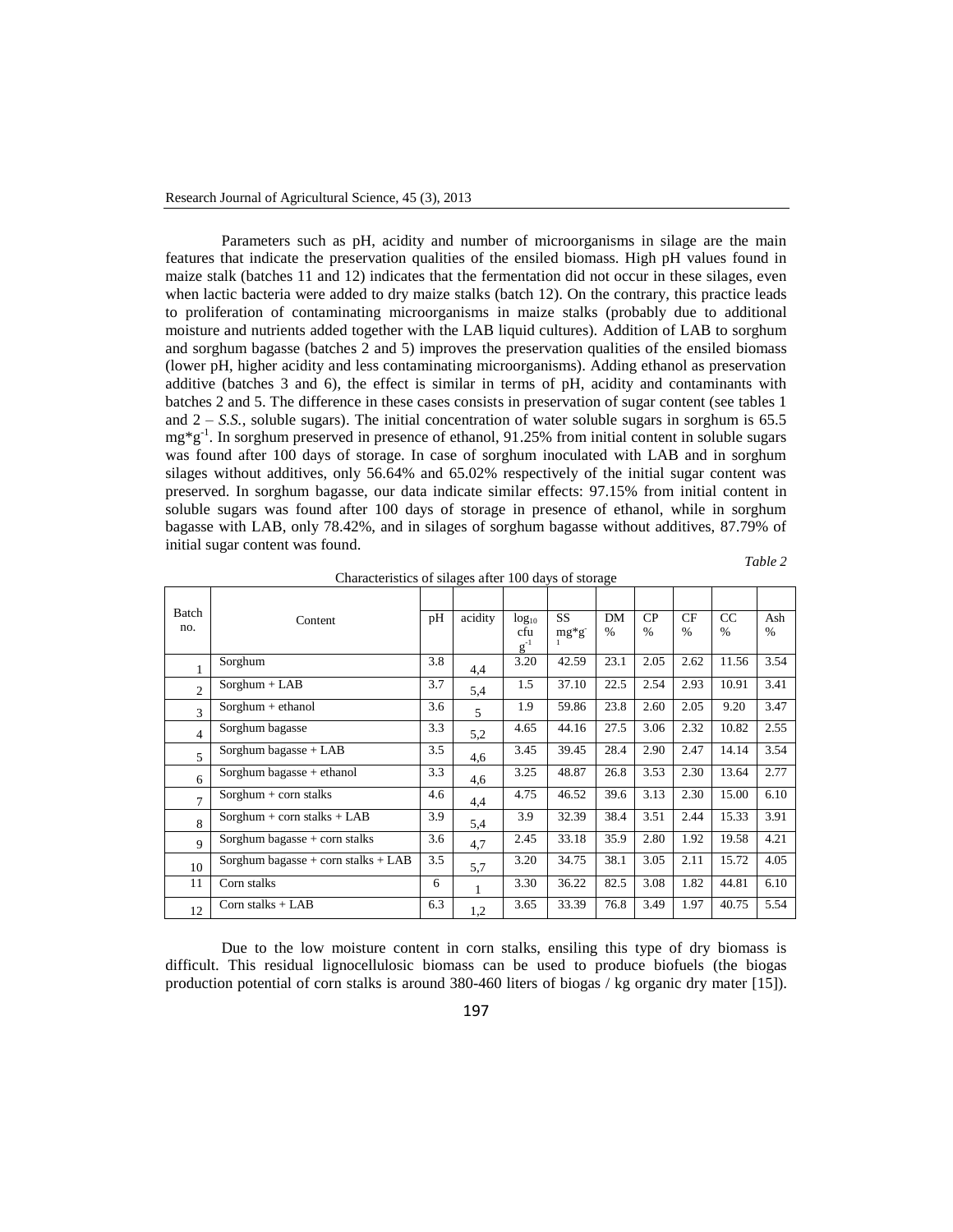Consequently, in this work we searched to increase the moisture and fermentable sugars contents in silages containing corn stalks by adding whole fresh sorghum biomass and sorghum bagasse (batches 7, 8, 9, 10). Data in table 2 indicates that 1:1 mixtures of corn stalks and the two types of sorghum biomass lead to lactic fermentation and ensiling of the biomass. Acidity, pH and CFU values in all four batches indicate occurrence of fermentation and good preservation of the biomass. Addition of LAB leads to higher acidity and lower pH, especially in silage containing mixture of whole sorghum biomass and corn stalks. These results recommend addition of lactic bacteria inoculants in this type of silages.

Analyzing the other indicators followed in our research (crude protein, crude fat, crude cellulose and ash), data obtained and presented in table 2, show very low variations comparatively with the values found in the biomass before ensilage. This demonstrates that in all silages the nutritive indicators have been preserved, even in dry corn stalks (batches 11 and 12). In these last silages, the preservation occurred later due to the low moisture and lack of oxygen by vacuum removal of air. But, these conditions can't be realized in large scale for preservation of corn stalks. However, an important finding in this work we consider the inhibition of protein losses in sorghum silages treated with ethanol (batches 3 and 6) as compared to untreated silages (batches 1 and 4) and silages inoculated with LAB (batches 2 and 5). Although the differences are not high, it is observed that in both silages treated with ethanol, the protein concentration is higher than in silages without ethanol.

# **CONCLUSIONS**

Addition of lactic bacteria in sorghum silages and mixed biomass ameliorate the preservation parameters, but leads to higher losses of soluble sugars.

Soluble sugars where preserved in high concentration in ensiled biomass treated with ethanol. The ethanol additive inhibited the breakdown of silage protein as well as the multiplication of contaminants. Using ethanol as silage additive preserves the biomass, reduces the growth of contaminants and inhibits soluble sugars and protein losses.

The loss in dry matter, crud fats, crud cellulose was not significant in any of the silages take into study.

A small portion of ethanol produced by fermenting sugar from sweet sorghum in biorefineries can be used to preserve the feedstock biomass to be used in that biorefinery.

Preservation parameters of maize stalks are improved by adding fresh sweet sorghum or sorghum bagasse to dry maize stalks. Sweet sorghum can be used as well to improve preservation qualities of corn stalks to be used as biogas feedstock.

# **ACKNOWLEDGEMENTS**

This research is founded by UEFISCDI, Programme IDEI – PCE 2007-2013, through the project Sweet sorghum: a versatile raw material for biofuels and biorefinery; Project code: PN-II-ID-PCE-2012-4-0311.

### **BIBLIOGRAPHY**

1. WEILAND P. 2010. Biogas production: current state and perspectives. Appl. Microbiol. Biotechnol., 85, 849-860.